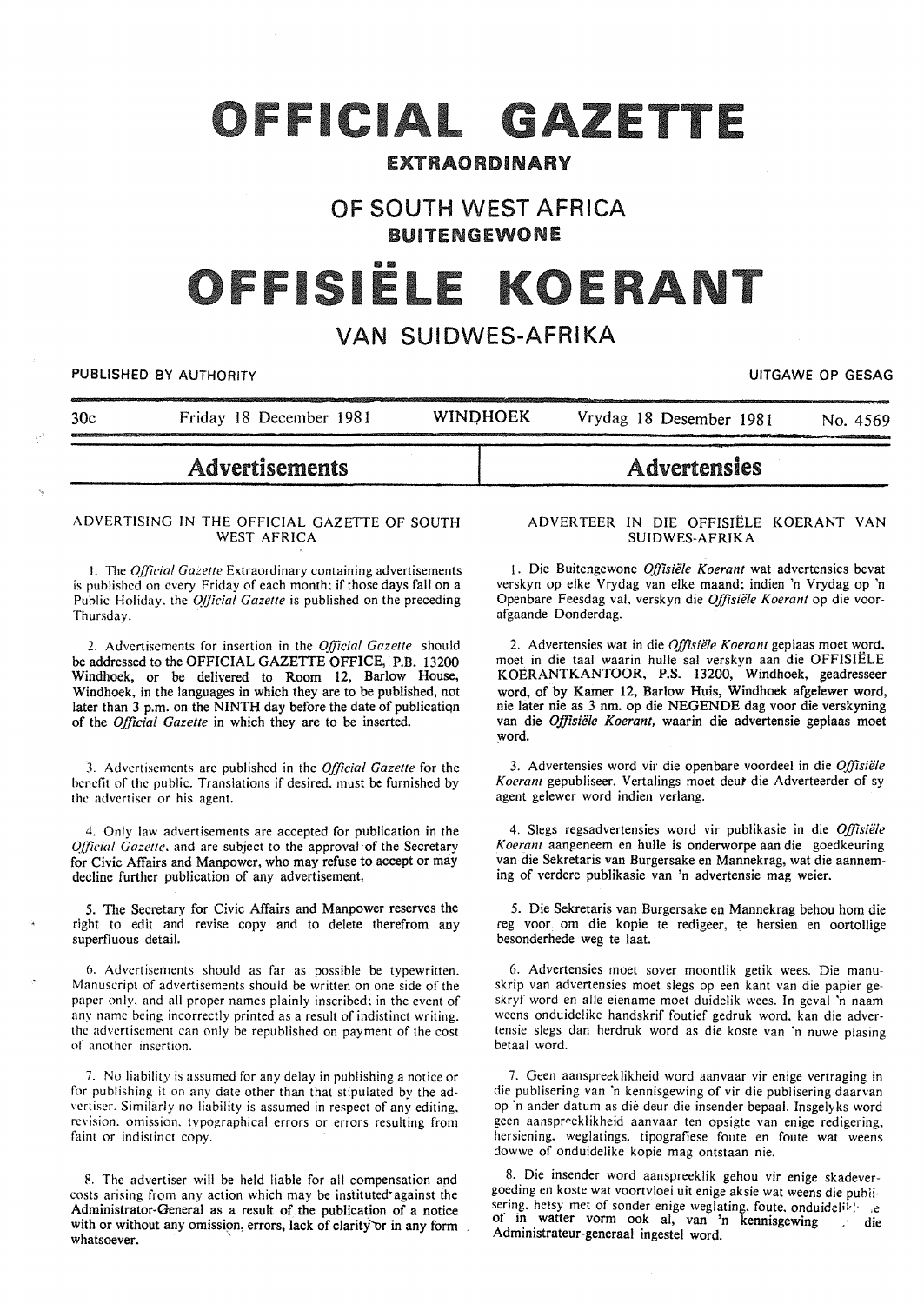9. The subscription for the *Official Gazette* is R12,50 per annum, post free in this Territory and the Republic of South Africa, obtainable from Messrs. The Suidwes-Drukkery Limited, P.O. Box 2196, Windhoek. Postage must be prepaid by overseas subscribers. Single copies of the *Official Gazette* may be obtained from The Suidwes-Drukkery, Limited, P. 0. Box 2196, Windhoek, at the price of 30 c per copy. Copies are kept in stock for only two years.

10. The charge for the insertion of notices is as follows and is payable in the form of cheques, bills, postal or money orders:

#### LIST OF FIXED TARIFF RATES

| Standardised notices                                                                                                                                                                              | Rate per<br>insertion<br>R                    |
|---------------------------------------------------------------------------------------------------------------------------------------------------------------------------------------------------|-----------------------------------------------|
| Administration of Estates Acts notices: Forms J. 297<br>Change of name (four insertions)<br>Insolvency Act and Company Acts notices: J 28, J 29,                                                  | 2,00<br>5,00<br>5,00<br>25,00<br>6,00<br>4,00 |
| N.B. - Forms 2 and 6 - additional statements ac-<br>cording to word count table, added to the basic<br>tariff.                                                                                    |                                               |
| Naturalisation notices (including a reprint for the ad-                                                                                                                                           | 2,00                                          |
|                                                                                                                                                                                                   | 2.00                                          |
| Slum Clearance Court notices, per premises<br>Third party insurance claims for compensation<br>Unclaimed moneys - only in the extraordinary<br>Official Gazette, closing date 15 January (per en- | 4,00<br>2,50                                  |
| try of "name, address and amount")                                                                                                                                                                | 0,80                                          |
| Non-standardised notices                                                                                                                                                                          |                                               |
| Company notices:                                                                                                                                                                                  |                                               |
| Short notices: Meetings, resolutions, offer of com-<br>promise, conversion of company, voluntary<br>windings-up; closing of transfer or members'<br>registers and/or declaration of dividends     | 11,00                                         |
| Declaration of dividend with profit statements, in-<br>Long notices: Transfers, changes with respect to<br>shares or capital, redemptions, resolutions, volun-                                    | 25,00                                         |
|                                                                                                                                                                                                   | 37.00                                         |
| Liquidator's and other appointees' notices<br>Liquor Licence notices (in extraordinary Gazettes,<br>viz. June/Tvl, November/Cape, January/O.F.S.,                                                 | 7.00                                          |
| April/Natal), per bilingual application                                                                                                                                                           | 7.00                                          |
| Orders of the Court:<br>Provisional and final liquidations or sequestra-<br>Reductions or changes in capital mergers, offer of                                                                    | 14,00                                         |
| Judicial managements, curator bonis and similar                                                                                                                                                   | 37,00                                         |
|                                                                                                                                                                                                   | 37,00                                         |
|                                                                                                                                                                                                   | 4,00                                          |
| Supersessions and discharge of petitions (J 158)                                                                                                                                                  | 4,00                                          |
| Sales in execution and other public sales:                                                                                                                                                        | 18,00                                         |
| Public auctions, sales and tenders:                                                                                                                                                               |                                               |
|                                                                                                                                                                                                   | 6,00                                          |
|                                                                                                                                                                                                   | 15,00                                         |

9. Die jaarlikse intekenge1d op die *Offisiele K oerant* is R 12.50 posvry in hierdie Gebied en die Republiek van Suid-Afrika, verkrygbaar by die here Die Suidwes-Drukkery Beperk, Posbl s 2196, Windhoek. Oorsese intekenaars moet posgeld vooruit betaal. Enkel eksemplare van die *Offisiele Koerant* is verkrygbaar van die here Die Suidwes-Drukkery Beperk, Posbus 2196, Windhoek, t:en 30c per eksemplaar. Eksemplare word vir slegs twee jaar in voorraad gehou.

10. Die koste vir die plasing van kennisgewings is soos volg en is betaalbaar by wyse van tjeks, wissels. pos- of geldorders:

#### LYS VAN VASTE TARIEWE

| Gestandaardiseerde kennisgewings                                                                                                                                                                  | Tarief per<br>plasing |
|---------------------------------------------------------------------------------------------------------------------------------------------------------------------------------------------------|-----------------------|
|                                                                                                                                                                                                   | R                     |
|                                                                                                                                                                                                   | 6.00<br>5,00          |
| Boedelwettekennisgewings: Vorms J. 297, J. 295, J.                                                                                                                                                | 2.00                  |
| Derdeparty-assuransie-eise om skadevergoeding<br>Insolvensiewet- en maatskappywettekennisgewings: J                                                                                               | 2.50<br>4.00          |
| L.W. $-$ Vorms 2 en $6 -$ by komstige verklarings<br>volgens woordetal-tabel, toegevoeg tot die basiese<br>tarief.                                                                                |                       |
| Naamsverandering (vier plasings)<br>Naturalisasiekennisgewings (insluitende 'n herdruk vir                                                                                                        | 25,00                 |
| Onopgeëiste geld - slegs in die buitengewone Offi-<br>siële Koerant, sluitingsdatum 15 Januarie (per in-                                                                                          | 2.00                  |
| skrywing van "naam, adres en bedrag")                                                                                                                                                             | 0.80                  |
|                                                                                                                                                                                                   | 5,00                  |
| Slumopruimingshofkennisgewings, per perseel                                                                                                                                                       | 4.00                  |
| Verlore lewensversekeringspolisse                                                                                                                                                                 | 2,00                  |
| Nie-gestandaardiseerde kennisgewings<br>Dranklisensie-kennisgewings (in buitengewone Offi-<br>siële koerante, t.w. Junie/Tvl. November/Kaap,<br>Januarie/O.V.S., April/Natal) per tweetalige aan- |                       |
|                                                                                                                                                                                                   | 7.00                  |
| Geregtelike en ander openbare verkope:                                                                                                                                                            |                       |
| Openbare veilings, verkope en tenders:                                                                                                                                                            | 18,00                 |
|                                                                                                                                                                                                   | 6.00                  |
|                                                                                                                                                                                                   | 15,00                 |
|                                                                                                                                                                                                   | 23,00                 |
| Handelsmerke in Suidwes-Afrika                                                                                                                                                                    | 11,00                 |
| Likwidateurs en ander aangesteldes se kennisgewings                                                                                                                                               | 7.00                  |
| Maatskappykennisgewings:<br>Kort kennisgewings: Vergaderings, besluite, aan-<br>bod van skikking, omskepping van maatskappy,                                                                      |                       |
| vrywillige likwidasies, ens.; sluiting van oordrag-<br>of lederegisters en/of verklarings van dividende                                                                                           | 11,00                 |
| Verklaring van dividende met profytstate, notas in-                                                                                                                                               | 25,00                 |
| Lang kennisgewings: Oordragte, veranderings met                                                                                                                                                   |                       |
| betrekking tot aandele of kapitaal, aflossings, be-                                                                                                                                               |                       |
| sluite, vrywillige likwidasies                                                                                                                                                                    | 37.00                 |
| Orders van die Hof:                                                                                                                                                                               |                       |
| Voorlopige en finale likwidasies of sekwestrasies<br>Verlatings of veranderings in kapitaal, samesmel-                                                                                            | 14.00                 |
| tings, aanbod van skikking<br>Geregtelike besture, kurator bonis en soortgelyke                                                                                                                   | 37,00                 |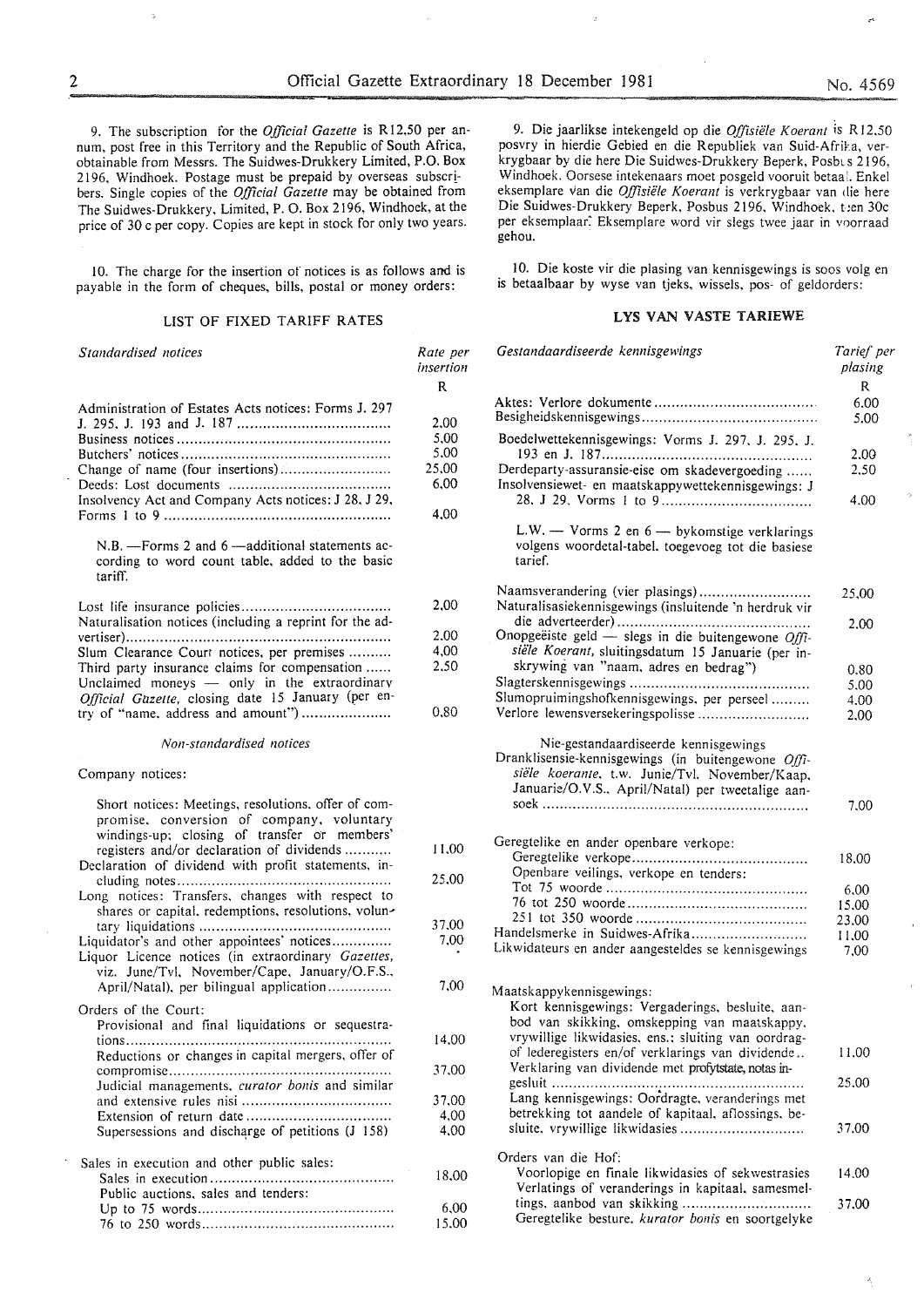|  | 23,00<br>.1.00 | Tersydestellings en afwysings van petisies (J 158) | 37.00<br>4.00<br>4.00 |
|--|----------------|----------------------------------------------------|-----------------------|
|--|----------------|----------------------------------------------------|-----------------------|

#### Vorrn/Form J 187

# LIQUIDATION AND DISTRIBUTION ACCOUNTS IN DECEASED ESTATES LYING<br>FOR INSPECTION

In terms of section 35(5) of Act 66 of 1965, notice is hereby given that copies of the liquidation and distribution accounts (first and final. *unless otherwise stated)* in the estates specified below will be open for the inspection of all persons interested therein for a period of 21 days (or shorter or longer *if specially stated)* from \_the date specified or from the date of publication hereof, whichever may be the later, and at the offices of the Masters and Magistrates as stated.

Should no objection thereto be lodged with the Masters concern ed during the specified period, the executors will proceed to make payments in accordance with the accounts.

298/81 LE ROUX Anna Catharina Beatrix Hendrina 170711 0005 00 5 Spes Bona Distrik Karasburg Jacobus Johannes le Roux 141015 5029 00 2 Karasburg Windhoek Volkskas Beperk. Pretoria

338/81 - HAYES Willem Frederick 050701 5006 00 4 4de Laan, Karasburg SW A Gesie Maria Hayes (gebore Coetzee) 130!27 0004 00 6 Karasburg Windhoek Volkskas Beperk, Pretoria

242/81 - OBERHOLSTER Jacobus Corneluis Gideon Kotze 011118 5009 00 3 Bitterwater. Karasburg Gertruida Magdalena Oberholster (gebore Hoon) 060202 0015 00 7 Karasburg Windhoek Volkskas Beperk. Pretoria.

### LIKWIDASIE- EN DISTRIBUSIEREKENING IN BESTORWE BOEDELS WAT TER INSAE LÊ

Ingevolge artikel 35(5) van Wet 66 van 1965, word hierby kennis gegee dat duplikate van die Iikwidasie- en distribusierekenings (eerste en finale, *tensy anders vermeld)* in die boedels hieronder vermeld, in die kantore van die Meesters en Landdroste soos vermeld en gedurende 'n tydperk van 21 dae (of korter of Ianger *indien spesiaal vermeld)* vanaf gemelde datums of vanaf datum van publikasie hiervan, as dit later is, ter insae lê van alle persone wat daarby belang het.

Indien binne genoemde tydperk geen besware daarteen by die betrokke Meesters ingedien word nie, gaan die eksekuteurs oor tot die uitbetalings ingevolge gemelde rekenings.

330/81 -DE WET Gideon Francois Fouche 0308275008-00-8 Joubcrtstraat 15. Strand voorheen Mickberg. Posbus 9. Grunau. S.W.A. Karasburg Windhoek Volkskas Beperk, Kaapstad

329/81 - DE WET Febe 150109-0011 00 4 Joubertstraat 15, Strand, Voorheen Mickberg, Posbus 9, Grunau. S.W.A. Karasburg Windhoek Volkskas Beperk, Kaapstad

261/79 - WILMANS (gebore van Zyl) Magdalena Catharina 001222 0007 00 4 Posbus 8314, Bachbrecht Pit nr 3, Plaas Nabuamis. Windhoek Windhoek Volkskas Beperk, Kaapstad

 $164/81$  — HOHN Wilhelm 280311 5082 104 Posbus 3545 Windhoek, Calvynstraat, 43, Academia, Windhoek HeleneMaria Holm (gebore Eggert) 21 dae Windhoek H F E Ruppel, p/a Lorentz & Bone Windhoek

# Vorm/Form J 193

# NOTICE TO CREDITORS IN DECEASED ESTATES

All persons having claims against the estates mentioned below are hereby called upon to lodge their claims with the executors concerned, within 30 days (or otherwise as indicated) calculated from the date of publication hereof. Tne information is given in the following order: Estate number, surname and christian names, date of birth, identity number, last address, date of death; surviving spouse's names, surname date of birth and identity number; name and address of executor or authorised agent, period allowed for lodgement of claims if other than 30 days.

472/81 - LOTTERING Aletta Elizabeth Windhoek 14 November 1928 281114 0054 00 6 Kaiserstraat nr. 22, Windhoek II Julie 1981 Windhoek Cornelius Johannes de Waal Lottering 25 Augustus 1923 230825 *5045* 00 2 Volkskas Beperk Posbus 383 Pretoria

508/81 - ELLIS Johannes Jurie 5 Augustus 1901 Windhoek 010805 5004 00 7 Plaas Snyrivier Suid, Karasburg Distrik 7 November 1981 H A Ellis. p/a Rissik & Cox, Posbus 8 lOde Laan Karasburg

#### KENNISGEWING AAN KREDITEURE IN BESTORWE BOEDELS

Aile persone wat vorderinge het teen die boedels hieronder vermeld, word hierby versoek om hul vorderinge by die betrokke eksekuteurs en binne 'n tydperk van 30 dae (of andersins soos aangedui) gereken vanaf die datum van publikasie hiervan in te lewer. Die inligting word verstrek in die volgorde: Boedelnommer, familienaam en voorname, geboortedatum, persoonsnommer; laaste adres, datum oorlede; nagelate eggenoot(note) se name, familienaam, geboortedatum en persoonsnommer; naam en adres van eksekuteurs of gemagtigde agent, tydperk toegelaat vir lewering van vorderings *indien anders as* 30 *dae.* 

 $519/81 - VAN ASWEGEN Louwrens Johannes 8.8.1929$ 290808 5032 00 3 Windhoek 17.11.1981 Windhoek S.W.A. Standard Bank SWA Bpk (Geregistreerde Handelsbank) Trustee tak Posbus 2104 Windhoek 9100

486/81 - ROBBERTS Hendrik Verwoerd 601030 5004 00 7 Outjo en Tsumeb 13/10/81 30 dae Windhoek S.W.A. Standard Bank SWA Bpk (Geregistreerde Handelsbank) Trusteetak Posbus 2104 Windhoek 9100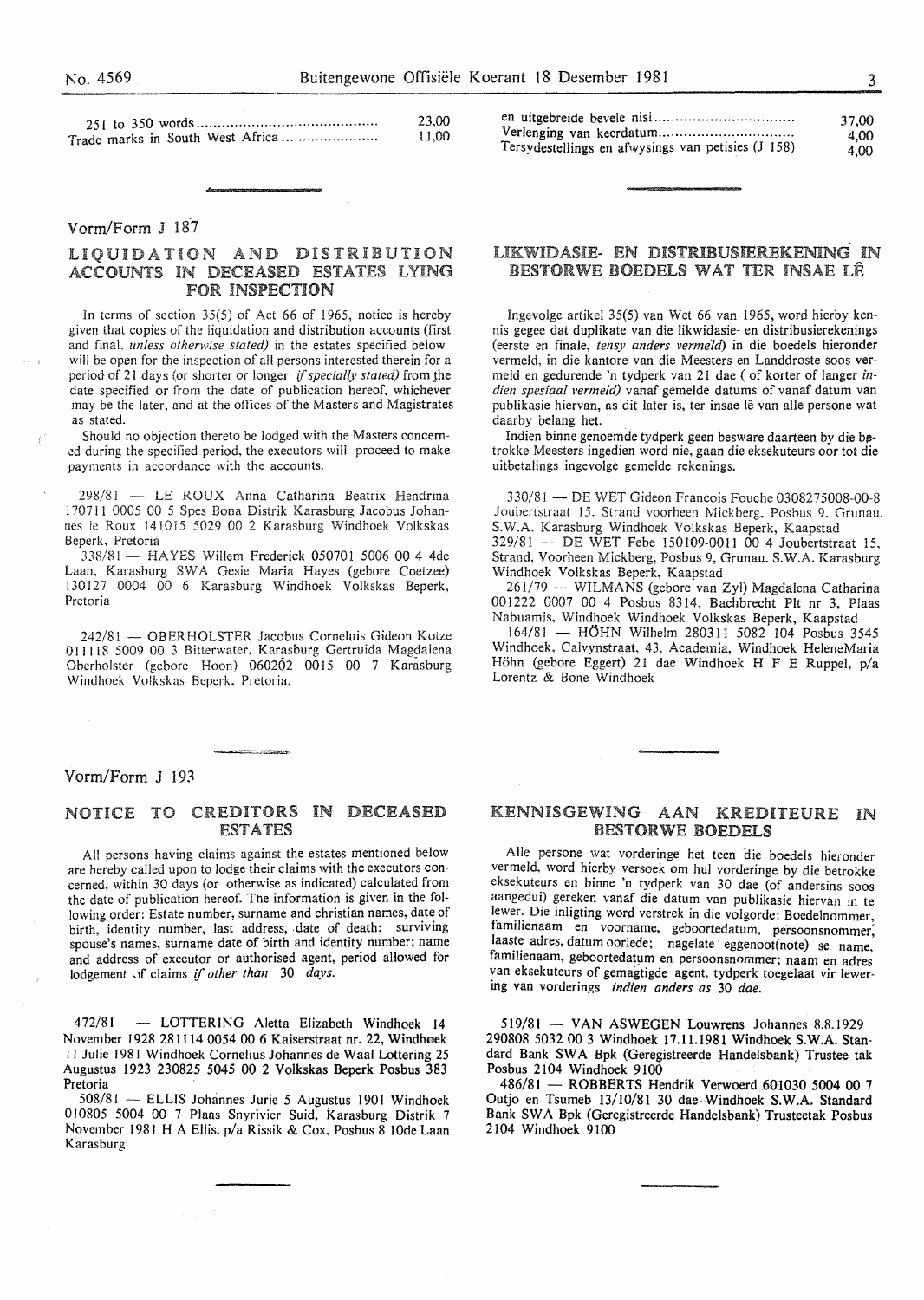# Vorm/Form 2 MEETING OF CREDITORS IN SEQUESTRATED ESTATES OR COMPANIES BEING WOUND UP

Pursuant to sections 41 and 42 of the Insolvency Act, 1936, sections 179 and 182 of the Companies Act, 1926, and sections 339 and 366 of the Companies Act, 1973, notice is hereby given that a meeting of creditors will be held in the sequestrated estate or companies being wound up mentioned below, indicating the number of estate/company; the name and description of estate/company; the date, hour and place of meeting and the purpose of meeting.

Meetings in a place in which there is a Master's Office, will be held before the Master; elsewhere they will be held before the Magistrate.

#### BYEENKOMS VAN SKULDEISERS<br>GESEKWESTREERDE BOEDELS GESEKWESTREERDE MAATSKAPPYE IN LIKWIDASIE IN OF

Ingevolge artikels 41 en 42 van die Insolvensiewet, 1936, artikels 179 en 182 van die Maatskappywet, 1926, en artikels 339 en 366 van die Maatskappywet, 1973, word hierby kennis gegee dat 'n byeenkoms van skuldeisers in die gesekwestreerde boedels of maatskappye in likwidasie hieronder vermeld, gehou sal word met aanduiding van die nommer van boedel/maatskappy; die naam en beskrywing van boedel/maatskappy; die datum, uur en plek van byeenkoms en die doe! van byeenkoms.

In 'n plek waarin 'n kantoor van 'n Meester is, word die byeenkoms voor die Meester gehou en in ander plekke voor die Landdros.

W9/81 - Insolvent estate A J HAYWARD Wednesday 23rd December 1981 at 10.00 a.m. before the Master of the Supreme Court, Windhoek Proof of Claims Security Trust SWA (Pty) Ltd P.O. Box 2599 Windhoek

#### Vorm/Form 3

# EXTENSION OF TIME WITHIN WHICH TO LODGE LIQUIDATION ACCOUNTS AND PLANS OF DISTRIBUTION OR CONTRIBUTION IN SEQUESTRATED ESTATES OR COMPANIES BEING WOUND UP

Pursuant to section 109(1) of the Insolvency Act, 1936, and section 135 (1) (c) of the Companies Act, 1926, notice is hereby given that after the expiration of a period of 14 days as from the date of publication hereof, it is the intention of the trustees or liquidators, as the case may be, of the sequestrated estates or companies being wound up mentioned below, to apply to the respective Masters for an extension of time, as specified below, within which to lodge liquidation accounts and plans of distribution or contribution.

# VERLENGING VAN TERMYN VIR INDIENING VAN LIKWIDASIE-, DISTRIBUSIE- OF KONTRI-BUSIEREKENINGS IN GESEKWESTREERDE BOEDELS OF MAATSKAPPYE IN LIKWIDASIE

Ingevolge artikel 109(1) van die Insolvensiewet, 1936, en artikel 135(1) (c) van die Maatskappywet, 1926, word hierby kennis gegee dat kurators of likwidateurs van die gesekwestreerde boedels of maatskappye in likwidasie, na gelang van die geval hieronder vermeld voornemens is om na afloop van 'n termyn van 14 dae vanaf die datum van die publikasie hiervan, die betrokke Meesters om 'n verlenging van die termyne hieronder genoem, vir die indiening van likwidasie-, distribusie- of kontribusierekenings te versoek.

W 1/81 Insolvent estate Christiaan Jacobus THYS 1981-03-26 1981-12-28 2 months Master of the Supreme Court, Windhoek Security Trust S.W.A. (pty) Ltd P.O. Box 2599 Windhoek 9000

#### Vorm/Form 4

# LIQUIDATION ACCOUNTS AND PLANS OF DISTRIBUTION OR CONTRIBUTION IN SEQUESTRATED ESTATES OR COMPANIES BEING WOUND UP

Pursuant to section 108 (2) of the Insolvency Act, 1936, section 136 (2) of the Companies Act, 1926, and section 406 (3) of the Companies Act, 1973, notice is hereby given that the liquidation account and plans of distribution or contribution in the estates or the companies mentioned below will lie open for inspection by creditors or contributories at the offices of the Masters and the Magistrates stated therein, for a period of 14 days, or for such a period a~ stated therein, from the dates mentioned below or from the date of publication hereof, whichever may be the later date.

#### UKWIDASIE-, DISTRIBUSIE OF KONTRIBU-SIEREKENINGS IN GESEKWESTREERDE BOEDELS OF MAATSKAPPYE IN LIKWIDASIE

Ingevolge artikel 108 (2) van die Insolvensiewet, 1936, artikel 136 (2) van die Maatskappywet, 1926, en artikel 406 (3) van die Maatskappywet, 1973, word hierby kennis gegee dat die likwidasie-, distribusie- of kontribusierekenings in die boedels of die maatskappye, na gelang van die geval, hieronder vermeld ter insae van skuldeisers of kontribuante sal lê op die kantore van die . Meesters en Landdroste daarin genoem, gedurende 'n tydperk van 14 dae, of die tydperk wat daarin vermeld is, vanaf die datum hieronder vermeld of vanaf die datum van publikasie hiervan, watter datum ook al die laaste is.

W22/8! Hell-Lamo (Proprietary) Limited in Voluntary Liquidation Liquidator's Liquidation, Distribution and Contribution Account Master. Windhoek Magistrate Otjiwarongo K. Njeft - Liquidator P.O. Box 156 Windhoek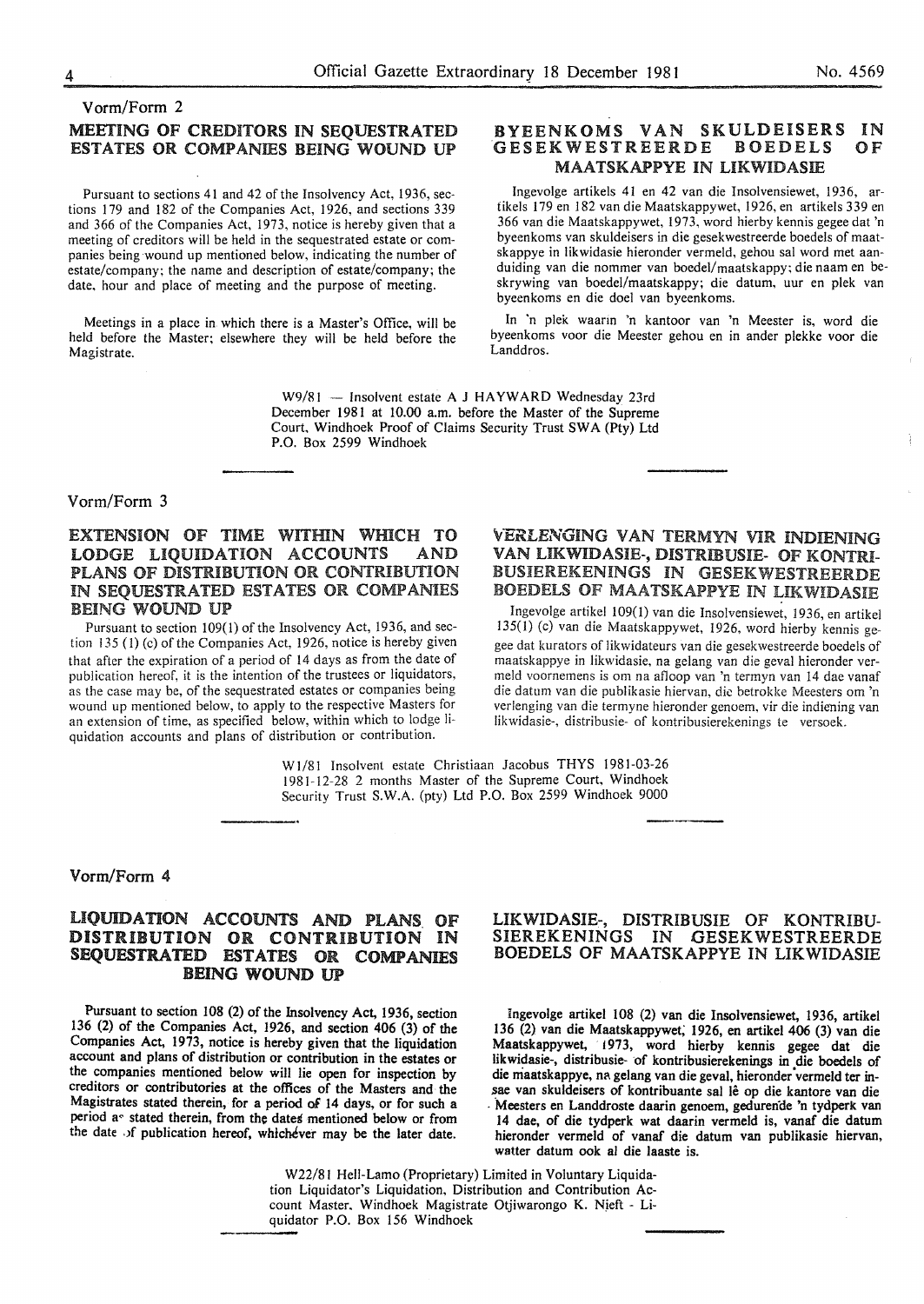# Vorm/Form 5

# PAYMENT OF DIVIDENDS AND COLLECTION OF CONTRIBUTIONS IN SEQUESTRATED ESTATES OR COMPANIES BEING WOUND UP

The liquidation accounts and plans of distribution or contribution in the sequestrated estates or companies being wound up, as the case may be, mentioned below having been confirmed on the date therein mentioned, notice is hereby given, pursuant to section 113 (1) of the Insolvency Act, 1936, section 139 (2) of the Companies Act, I926, and section 409(2) of the Companies Act, 1973, that dividends are in the course of payment or contributions are in the course of collection in the said estates or companies as set forth below and that every creditor liable to contribution is required to pay to the trustee or liquidator the amount for which he is liable at the address mentioned below.

W7/79 Insolvente boedel van Pieter Willem ESTERHUIZEN 16 Julie I98I Dividend word uitbetaai J A Botma Lentin, Botma & de Waal Posbus 38 Keetmanshoop J A Botma Kurator p/a Lentin, Botma & de Waal Posbus 38 Keetmanshoop

# Vorm/Form 519

#### LIQUIDATION AND DISTRIBUTION ACCOUNT IN DE-CEASED ESTATE LYING FOR INSPECTION

In terms of section  $35(5)$  of Act 66 of 1965 notice is hereby given that the liquidation and distribution account in the Estate specified in the Schedule will be open for the inspection of all persons interested therein for a period of 21 days from the date of publication hereof (or otherwise as indicated) at the offices of the Master of the Supreme Court and Magistrate, as stated.

Should no objection thereto be lodged with the Master during the specified period, the Executor will proceed to make payment in accordance therewith.

442/81 - VOIGT Heinrich Louis Bruno Ernst 040717 5016 00 2 Otjiwarongo Eerste finale likwidasie en distribusierekening Voigt Anna Maria Veronika 18/I2/8I Windhoek Otjiwarongo Standard Bank SW A Ltd (Registered Commercial Bank) Trustee Branch P.O. Box 2I64, Windhoek 9000

461/81 - PENDERIS Johannes Hendrikus 050828 5005 00 7 Henties Bay, district Swakopmund First and final liquidation and distribution account I8/I2/8I Windhoek Swakopmund Standard Bank SWA Limited (Registered Commercial Bank) Trustee Branch, P.O. Box 2164, Windhoek

# UITKEER VAN DIVIDENDE EN INSAMELING VAN KONTRIBUSIES IN GESEKWESTREERDE BOFDELS OF MAATSKAPPYE IN UKWIDASIE

Nademaal die likwidasierekenings en distribusie- of kontribusierekenings in die gesekwestreerde boedels of maatskappye in iikwidasie, na gelang van die geval, hieronder vermeld op die . atums daarin wermeld, bekragtig is, word hierby ingevolge artikel I 13 (l) van die Insolvensiewet, 1936, artikel I39 (2) van die Maatskappywet, 1926, en artikel 409 (2) van die Maatskappywet, 1973 kennis gcgee dat uitbetaling van dividende of insameling van kontribnsies aan die gang is in genoemde boedels of maatskappye soos hieronder uiteengesit en dat elke kontribusiepligtige skuldeiser die bedrag deur hom verskuldig by die adres hieronder genoem aan die kurator of likwidateur moet betaal.

W8/1980 lnsolvente boedel van LouisJanse VAN RENSBURG wat sake gedoen het as Union Hotel Kaiserstraat Keetmanshoop 18 November 1981 Dividend word betaal J A Botma p/a Lentin Botma & de Waal Posbus 38 Keetmanshoop ۹.

# UKWIDASIE EN DISTRIBUSIEREKENING IN BESTORWE BOEDEL WAT TER INSAE LÊ

Ingevolge artikel 35 (5) van Wet 66 van 1965 word hierby kennis gegee dat die Iikwidasie- en distribusierekening in die Boedel in die Bylae vermeld in die kantore van die Meester van die Hooggeregshof en Landdros soos vermeld vir 'n tydperk van 21 dae vanaf die-datum van publikasie hiervan (of andersins soos aangedui) ter insae sal le vir aile persone wat daarby belang het.

Indien geen besware daarteen by die Meester binne die gemelde tydperk ingedien word nie, sal die eksekuteur tot uitbetaling daarvolgens oorgaan.

311/81 - NEL Christina Catharina Grootfontein Eerste en Finale likwidasie- en Distribusierekening 18 Desember 1981 Windhoek Grootfontein Standard Bank SW A Bpk (Geregistreerde Handelsbank) Trustee tak Posbus 2164, Windhoek 9100

478/81 - ALLERS August Friedrich Wilhelm 930303 5004 00 0 Gobabis Eerste en Finale likwidasie en distribusierekening 18/12/81 Windhoek Gobabis Standard Bank SWA Ltd (Registered Commercial Bank) Trustee Branch P.O. Box 2164, Windhoek 9100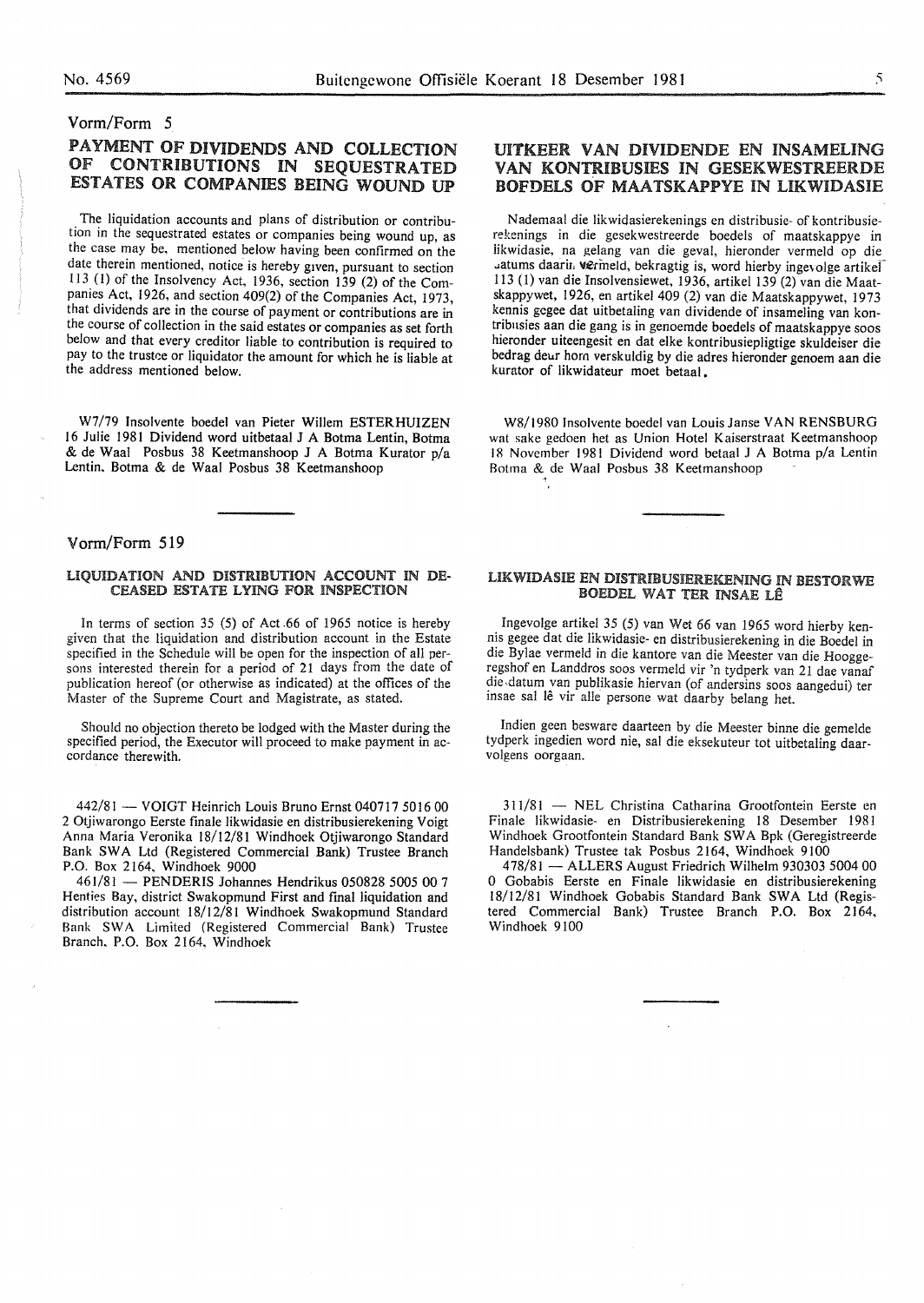#### KENNlSGEWING VAN VOORGENOME VANSVERANDERING

Ek, Johny Pierre Edouard Jacques wat woonagtig is te 5, Eerste Laan Oranjemund SWA en werksaam is as Training Officer by C.D.M. is voornemens om by die Staatspresident aansoek te doen om magtiging kragtens artikel 9 van die Wet op Vreemdelinge, 1937. vir my minderjarige kinders Edith Jacques How, Cedric Jacques How om die van Jacques aan te neem om die volgende redes: My vrou en ek is buite die Republiek van S.A. getroud, maar ons kinders is binne die Republiek gebore. Omdat ons huwelik nie daar deur die Regering erken is nie, is ons kinders in my vrou se nooiensvan geregistreer (How). Noudat ons in Suidwes-Afrika woon. waar ons huwelik wel erken word. is dit my begeerte om my kindcrs in my naam te laat herregistreer (Jacques). Hulle het voorheen die name gedra van Edith Jacques How en Cedric Jacques How. Enigeen wat daarteen beswaar het dat hulle bovermelde van Jacques aanncem. moet sy beswaar met vermelding van redes daarvoor. so gou moontlik skriftelik by die Landdros van Oranjemund SWA indien.

#### KENNISGEWING

lngevolge Artikel 124 van die lnsolvensiewet 1936. word hierby kennis gegee dat die insolvente persoon hieronder genoem om sy rehabilitasie aansoek sal doen op die datum. tyd en plek en om die redes wat daarin teenoor sy naam aangedui is, met aanduiding van nommer van boedel: volle naam en beskrywing van insolvent (met inbegrip van sy geboortedatum en persoonsnommer) en plek van besigheid of woonplek: datum waarop boedel gesekwestreer is, en adres. betrekking of status van insolvent ten tye van daardie datum: afdeling van Hooggeregshof waarby en datum en tyd wanneer aansoek gedoen sal word: rede van aansoek.

W20/78 - MACDOUGAL, Robert John 12/08/23 230812 5025 00 21 Robertsonstraat 11 Erf 438 Keetmanshoop SWA 11/08/78 Elektriese bedradingskontrakteur Conradiestraat Erf 117 Kectmanshoop waar hy handel gedryf het onder die naam Keetmanshoop Elektriese Werke Keetmanshoop SWA Afdeling  $22/01/82$  10h00 in terme van Artikel 124(2) van die Insolvensiewet. Wet no. 24 van 1936 Dr. Weder Kruger en Hartmann Posbus 864 Windhoek

#### MUNISJPALJTEIT OKAHANDJA KENNISGEWING NR. 31/1981 VERKOOP VAN ONBESETTE EIENDOM WAAROP DAAR VIR S JAAR GEEN BELASTING BETAAL IS NIE

Kennisgewing geskied hiermee ooreenkomstig die bepalings van artikel J7 !(I) van die Munisipale 0rdonnansie Nr. 13 van 1963 dat erf Nr. 563 Okahandja geregistreer is in naam van HJ. van Eeden, Posbus 175 Trichard.

Aangesicn betalings reeds vir meer as vyf jaar teen erf nr. 563 agterstallig is, word 'n beroep op die geregistreerde eienaar gedoen om die agterstallige belastings saam met die rente daarop binne 3 maande na die datum van die laaste publikasie van hierdie kennisgewing te betaal.

By wanbetaling van die agterstallige belastings sal die eiendom per openbare veiling verkoop word.

...

Munisipale Kantore Posbus 15 OKAHANDJA F. N. LAING Stadsklerk

#### **NOTICE**

Creditors and Debtors in the Estate of the late MAURICE ARTHUR ISAACSON a widower of Windhoek who died on 3rd November 1981 in Cape Town (Master ref. No. 490/81), are hereby requested to lodge their claims with or pay their debts to the undersigned within a period of 30 (thirty) days as from the date of this notice. G. A. ISAACSON

Executor Testamentary P.O. Box 29 WINDHOEK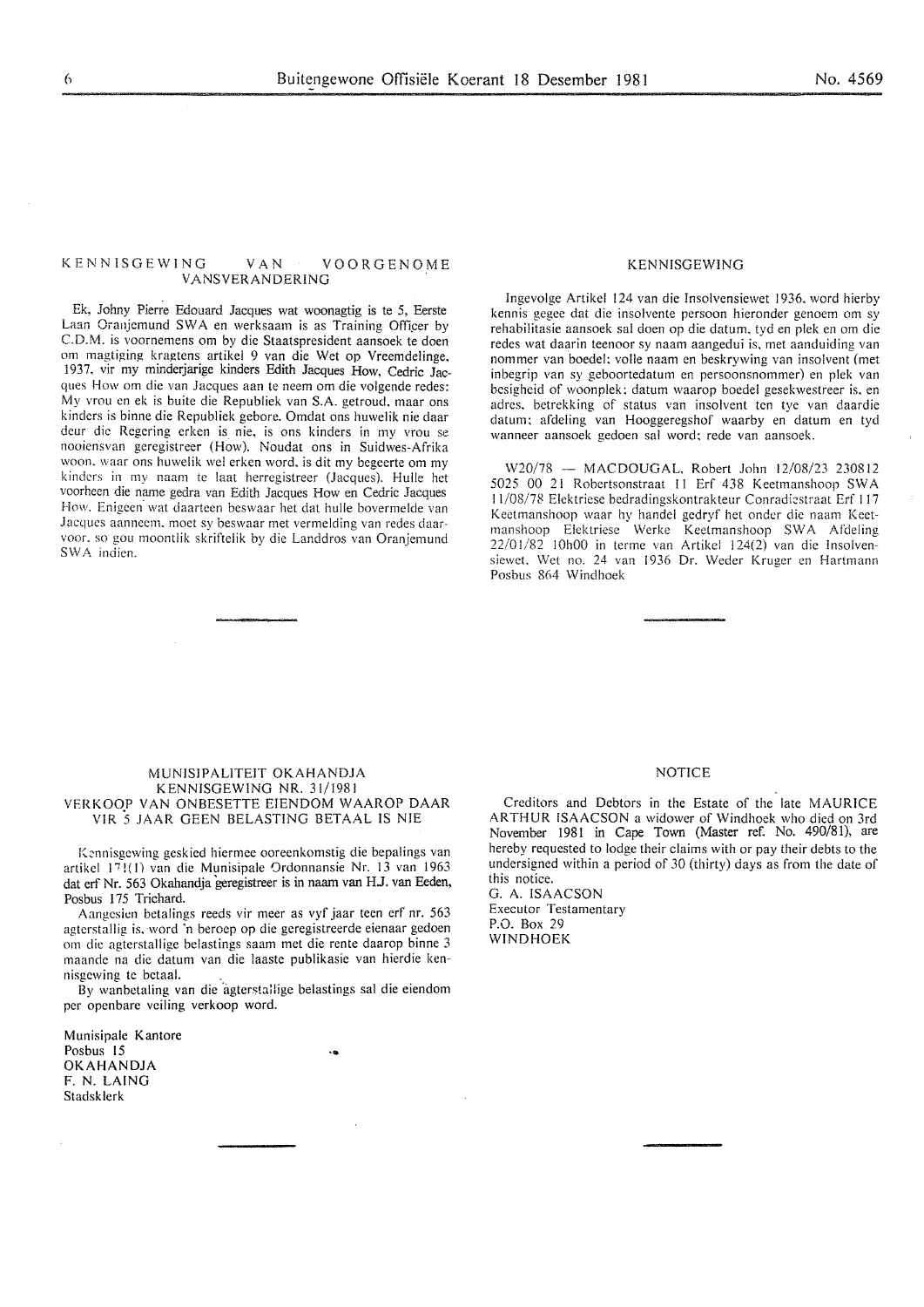#### Vorm/Form VD/LO

## AKTES: VERLORE DOKUMENTE

Kennis word hierme.· gegee ingevolgc die Registrasie van Aktes Wet. No. 47 van 1937, dat die volgende applikante voornemens is om aansoek te doen vir '11 gesertifiseerde afskrif van die genoemde dokument(e) en dat aile per::one wat teer die uitreiking van sodanige afskrif beswaar maak hiermee versoek word om dit skriftelik in te dien by die Registrateur van Aktes te genoemde plek, binne drie weke (en binne vyf weke in die geval van S.W.A.) na die laaste publikasie van die kennisgewing.

I. Dorpsgebied of distrik afdeling:

REGISTRASIE AFDELING "M"

2. Onderhawige dokument met nommer en datum:

Sertifikaat van Verenigde Titel Nr 858/1968 gedateer 11 Junie 1968

3. Ten gunste van: 3. In favour of:

JACOB JOHANNES JACOBUS HOFFMANN (gebore op 25 Januarie 1925)

4. Ten opsigte van:

SEKERE Plaas Nr 550 REGISTRASIE AFDELING "M" GROOT 5187,6278 (Vyfduisend Eenhonderd Sewe en Tagtig Komma Ses Twee Sewe Agt) Hektaar

5. Applikant en/of Agent, met adres en datum:

DR WEDER KRUGER & HARTMANN (Prokureurs vir Applikant) Posbus 864

6. Beswarc in te dien by die Registrateur van aktes te Windhoek.

# **AKTES: VERLORE DOKUMENTE**

Kennis word hiermee gegee ingevolge die Registrasie van Aktes Wet, No. 47 van 1937, dat die volgende applikante voornemens is om aansoek te doen vir 'n gesertifiseerde afskrif van die genoemde dokument(e) en dat aile persone wat teen die uitreiking van· sodanige afskrif beswaar maak hiermee versoek word om dit skriftelik in te dien by die Registrateur van Aktes te genoemde plek, binne drie weke (en binne vyf weke in die geval van S.W.A.) na die laaste publikasie van die kennisgewing.

- I. Township or district, division, county
	- REGISTRATION DIVISION "V"
- 2. Document(s) is question with number and date:

GOVERNMENT GRANT No 62/1979 dated the 19th January 1979 and registered on the 29th January 1979

JOHANNES JACOBUS BOSMAN */* 

4. In respect of:

CERTAIN Plot 435 VIOOLSDRIFT Nedersetting SITUATE Registration Division <sup>2</sup>'V' MEASURING 6,5018 (Six Comma Five Nil one Eight) Hec-

5. Applicant and/or his agent with address and date:

FISHER QUARMBY & PFEIFER P.O. Box 37 Windhoek : 4th December 1981

Windhoek 6. Objections to be lodged with the Registrar of Deeds at Windhoek

I. Township or district. division. county

#### REGISTRATION DIVISION V

2. Document(s) in question with number and date:

DEED OF TRANSFER No Tl72/1971 dated the 16th February 1971

3. In favour of

#### JOHANNES JACOBUS BOSMAN

4. In respect of certain (description. number, situation, extent and- /or further details)

CERTAIN Plot 247 VIOOLSDRIFT Nedersetting SITUATE Registration Division "V" MEASURING 5 4745 (Five comma four seven four five) Hectares CERTAIN Plot 402 VIOOLSDRIFT Nedersetting SITUATE Registration Division "V" MEASURING 3,4240 (Three Comma Four Two Four Nil) Hectares

5. Applikant en/of Agent met adres en datum:

FISHER QUARMBY & PFEIFER P.O. Box 37 Windhoek

Objections to be lodged with the Registrar of Deeds at Windhoek